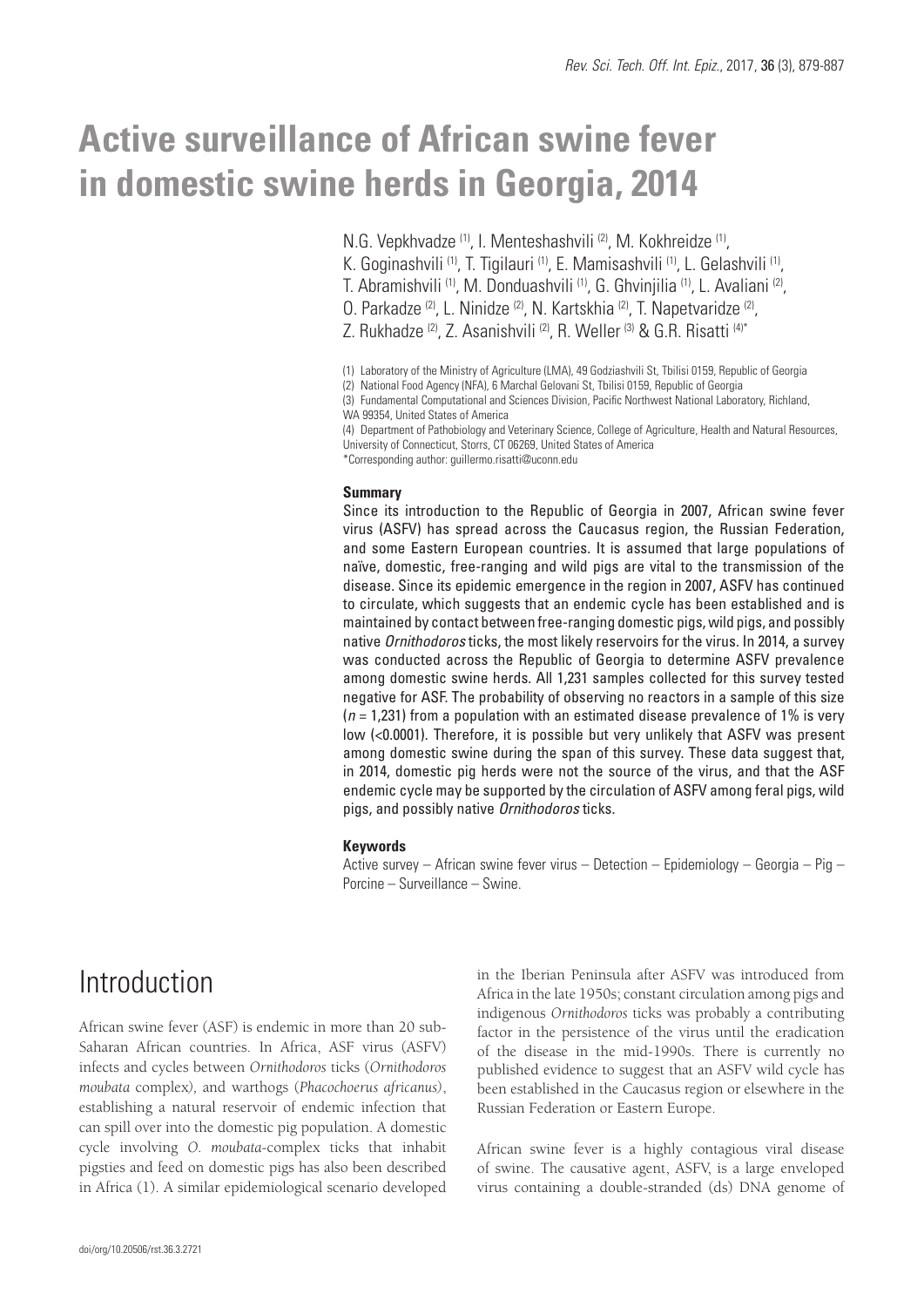approximately 190 kilobase pairs. ASFV shares aspects of its genome structure and replication strategy with other large dsDNA viruses, including *Poxviridae, Iridoviridae* and *Phycodnaviridae* (2). ASFV infections in domestic pigs are often characterised by high morbidity and high mortality, and clinical signs that include fever, haemorrhages, ataxia, and severe depression. The course of infection varies, ranging from highly lethal to subclinical, depending on host characteristics and the particular virus strain (3). The current epidemic virus in the Caucasus, ASFV Georgia 2007/1, is a highly virulent virus belonging to genotype II (4), which probably originated from south-east Africa.

On 22 April 2007, ASF was first reported in the Republic of Georgia. The available epidemiological data at that time suggested that the outbreak most likely originated in the Poti Harbour region on the Black Sea. The occurrence of a disease with clinical presentations similar to those of ASF was reported from different regions across the country. It was speculated that free-roaming pigs came into contact with contaminated, untreated food waste from ships.

By 9 July 2007, the outbreak of ASFV had spread across most of the country. Between April and July 2007, the Laboratory of the Ministry of Agriculture (LMA) in Tbilisi collected, through its regional laboratories, 56 clinical samples from seven different geographical locations. By the end of 2007, the Ministry of Agriculture had declared that 56 out of 61 districts (92%) in the country had swine herds infected with ASFV, although many of the cases were diagnosed based solely on clinical signs or post-mortem examination. At that time, confirmatory laboratory testing was performed on a limited number of clinical samples (Table I), through polymerase chain reaction (PCR) and ASFV antigen enzyme-linked immunosorbent assay (ELISA) (5). The disease re-emerged in Georgia in 2010 and 2011, resulting in outbreaks in several areas.

Seven years after ASF was first identified in the Republic of Georgia, an active survey was launched to gather field information on the epidemiological status of the disease throughout the country. The goal was to see if the modes of spread and persistence of ASFV in Georgia could be identified. In this paper, the authors report the results of this investigation of ASFV among domestic swine herds in seven regions across the Republic of Georgia.

# Materials and methods

# **Study area**

Surveillance was conducted in 41 communities across seven regions in the Republic of Georgia (Table II), with a collective swine population of 191,000 pigs. These districts

### **Table I**

#### **African swine fever virus outbreaks detected in the Republic of Georgia in 2007**

Confirmed by the Laboratory of the Ministry of Agriculture in Georgia, as reported to the World Organisation for Animal Health (4)

| <b>Date</b> | District/village               | <b>Number</b><br>of<br>collected | ASFV-<br><b>PCR</b> |                | <b>ASFV</b><br>Ag-<br><b>ELISA</b> |    |
|-------------|--------------------------------|----------------------------------|---------------------|----------------|------------------------------------|----|
|             |                                | samples                          | ÷                   |                |                                    |    |
| 24/05/2007  | Ckaltubo                       | 7                                | $\overline{7}$      |                |                                    |    |
| 08/06/2007  | Gurjaani                       | 10                               | 10                  |                |                                    |    |
| 09/06/2007  | Kvareli/Eniseli                | 3                                | 3                   |                |                                    |    |
| 12/06/2007  | Tbilisi/Gldani                 | 1                                | 1                   |                |                                    |    |
| 19/06/2007  | Tbilisi/Gldani                 | 1                                | 1                   |                |                                    |    |
| 20/06/2007  | Kakheti/Dedoplisckaro          | 10                               |                     | 10             | 9                                  | 1  |
| 22/06/2007  | Tbilisi/Vashijvari             | 1                                | 1                   |                |                                    |    |
| 22/06/2007  | Samçkhe Javakheti/<br>Sakuneti | 6                                |                     | 6              |                                    | 6  |
| 22/06/2007  | Samçkhe Javakheti/<br>Tkemlana | 13                               | 11                  | $\overline{2}$ |                                    | 12 |
| 25/06/2007  | Tbilisi/Vashijvari             | 2                                |                     | 2              |                                    |    |
| 03/07/2007  | Tbilisi/Vashijvari             | $\overline{2}$                   | 1                   | 1              |                                    | 2  |

ASFV–PCR: African swine fever virus polymerase chain reaction

ASFV Ag–ELISA: African swine fever virus antigen detection enzyme-linked immunosorbent assay

were selected for study based on their previous history of ASFV outbreaks, domestic pig density, the presence of softbodied ticks and, in some cases, proximity to international borders.

# **Sampling protocol**

### Sample collection

A total of 1,231 pigs were sampled from small-scale farms clustered in 41 communities across Georgia (Table III). Sera and whole blood were obtained using a Vacutainer system (Becton, Dickinson and Company, Franklin Lakes, NJ, United States of America [USA]). Ticks were collected manually from swine and from areas where swine were housed, as well as from domestic animals living in the same grounds (Table IV). Samples were submitted to regional laboratories and then to the LMA in Tbilisi for processing and testing.

### **Sample and data processing**

### African swine fever virus antibody detection using enzyme-linked immunosorbent assay

Serologic analysis was performed to detect ASF antibodies, using a blocking ELISA test (Ingezim PPA COMPAC;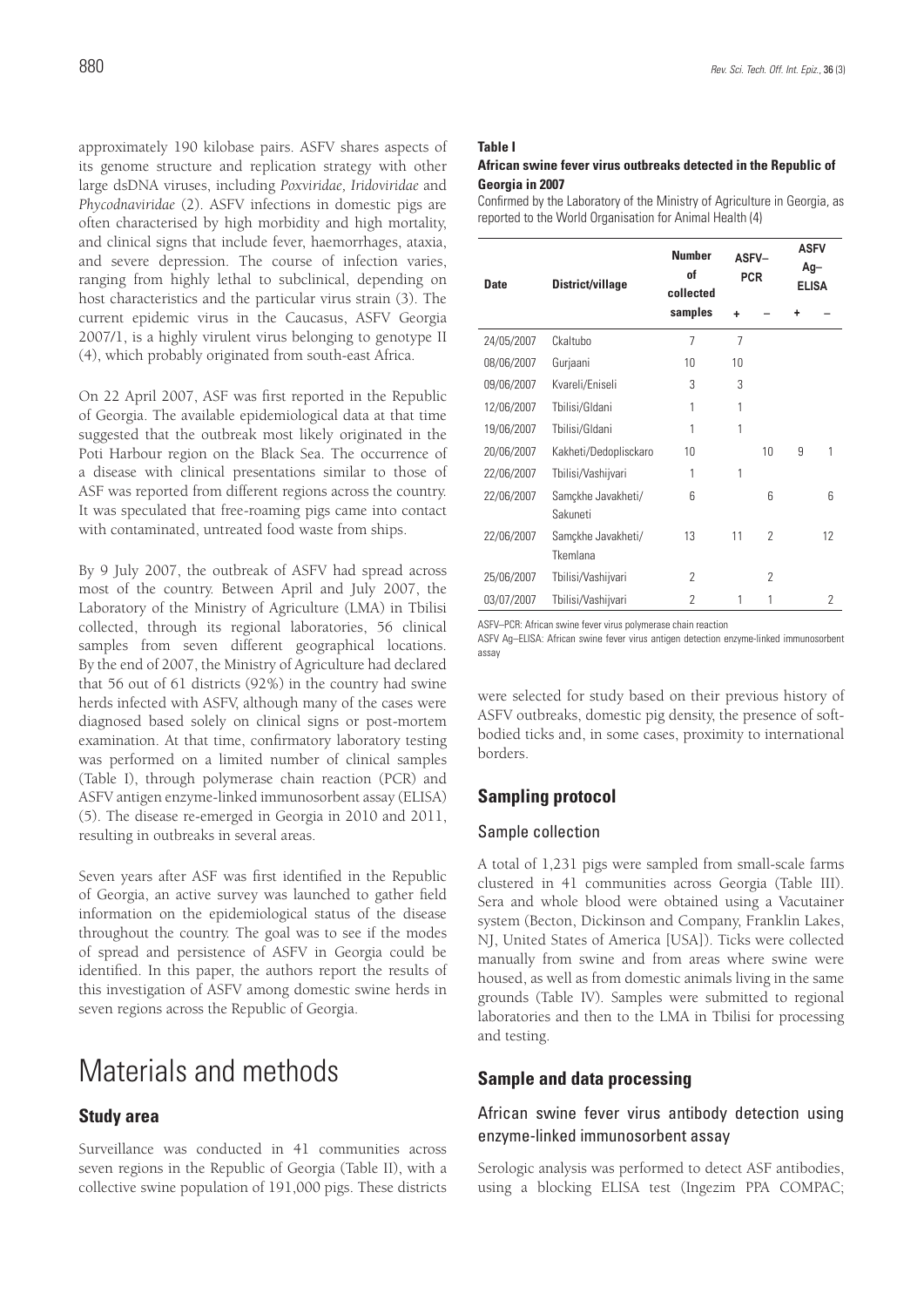### **Table II Location of communities and number of pigs sampled in Georgia during this 2014 survey**

| <b>Region</b>          | <b>District</b> | <b>Village</b>      | <b>Number</b>  |  |
|------------------------|-----------------|---------------------|----------------|--|
|                        |                 |                     | of pigs        |  |
|                        |                 |                     | sampled        |  |
| Racha-Lechkhumi Kvemo  | Ambrolauri      | Likheti             | 23             |  |
| Svaneti                | Oni             | Chiora              | 33             |  |
|                        |                 | Glola               | 15             |  |
|                        |                 | Ovedi               | $\overline{2}$ |  |
|                        | Lentekhi        | Jakhunderi/Lexsura  | 31             |  |
|                        |                 | Rtskhmeluri/        |                |  |
|                        |                 | Khopuri/ Nanari/    | 61             |  |
|                        |                 | Lentekhi            |                |  |
| Samegrelo Zemo Svaneti | Zugdidi         | Ganmukhuri          | 29             |  |
|                        |                 | Rikhe               | 43             |  |
|                        | Tsalenjikha     | Pakhulani           | 29             |  |
|                        |                 | Mujava              | 31             |  |
|                        |                 | Chule               | 29             |  |
|                        | Poti            | Poti/Chaladidi      | 30             |  |
| Imereti                | Sachkhere       | Perevi              | 6              |  |
|                        |                 | Jria                | 30             |  |
|                        |                 | Darkha              | 80             |  |
| Guria                  | Ozurgeti        | Natanebi            | 29             |  |
|                        |                 | Meria               | 22             |  |
|                        | Lanchkuti       | Nigoeti             | 36             |  |
|                        |                 | Oviani              | 19             |  |
|                        | Chokhatauri     | Khidistavi          | 27             |  |
| Kvemo Kartli           | <b>Dmanisi</b>  | Dmanisi/Gantiadi    | 34             |  |
|                        |                 | Gomareti            | 33             |  |
|                        | Marneuli        | Akherpi             | 33             |  |
|                        |                 | Opridi/Khokhmeli    | 31             |  |
|                        |                 | Shaumiani           | 36             |  |
|                        |                 | Tseragvi            | 31             |  |
| Mtskheta-Mtianeti      | Khazbegi        | Arsha               | 40             |  |
|                        |                 | Kobi                | $30\,$         |  |
| Kakheti                | Telavi          | Lechuri             | 30             |  |
|                        |                 | Artana              | 24             |  |
|                        |                 | Lapankhuri          | 38             |  |
|                        |                 | Kisiskhevi/Fshaveli | 30             |  |
|                        | Akhmeta         | Overno/Alvani       | 24             |  |
|                        |                 | Babaneuri           | 19             |  |
|                        |                 | Atskuri             | 28             |  |
|                        |                 | Argokhi             | 14             |  |
|                        | Kvareli         | Shilda              | 30             |  |
|                        |                 | Eniseli             | 31             |  |
|                        |                 | Shaqriani           | 30             |  |
|                        |                 | Akhalsofeli         | 38             |  |
|                        |                 | Mtisdziri           | 22             |  |

Ingenasa, Madrid, Spain), according to the manufacturer's instructions.

### African swine fever virus antibody detection using an immunoperoxidase assay

A quantity of the ELISA-tested serum samples were also tested for ASFV antibodies by immunoperoxidase assay, according to protocols and recommendations provided by the Centre for Animal Health Research, which is the European Reference Laboratory for ASF, and part of the National Institute for Agricultural and Food Research and Technology (CISA–INIA), in Valdeolmos, Spain. In brief, serum samples were incubated in 96-well plates containing fixed ASFV-infected Vero cell monolayers, which were provided by the Foreign Animal Disease Diagnostic Laboratory (FADDL), Animal Plant Health Inspection Service (APHIS), United States Department of Agriculture (USDA).

After repeated washes, alkaline phosphatase-conjugated protein A (Thermo Scientific, Grand Island, NY, USA) was added to the wells and incubated for one hour at 37°C. Cell monolayers were then washed repeatedly and exposed to a substrate solution in the presence of  $H_2O_2$ . Monolayers were examined for colour changes under a light microscope. An ASFV antibody-positive serum (FADDL, APHIS, USDA) was used as a positive control for the assay.

# African swine fever virus detection in blood samples using quantitative polymerase chain reaction

Total DNA was obtained from blood samples using the DNeasy Blood and Tissue kit (Qiagen, Valencia, CA, USA), according to the instructions provided. An ASFV real-time PCR (quantitative polymerase chain reaction or qPCR) kit (Tetracore, Rockville, MD, USA) was used to detect viral DNA in extracted samples. Reactions were set according to the manufacturer's instructions and run in a Light Cycler 1.2 (Roche, Indianapolis, IN, USA).

### Testing ticks for African swine fever virus

Collected ticks were identified morphologically. Total DNA was extracted from the ticks using a BeadBeater (Biospec Products, Bartlesville, OK, USA) for grinding, and the DNeasy Blood and Tissue kit (Qiagen) for DNA extraction. Tick DNA was then tested by ASFV qPCR, as described above.

# **Data analysis**

EpiTools (6, 7) was used to estimate the prevalence of ASFV and to analyse results for this structured survey.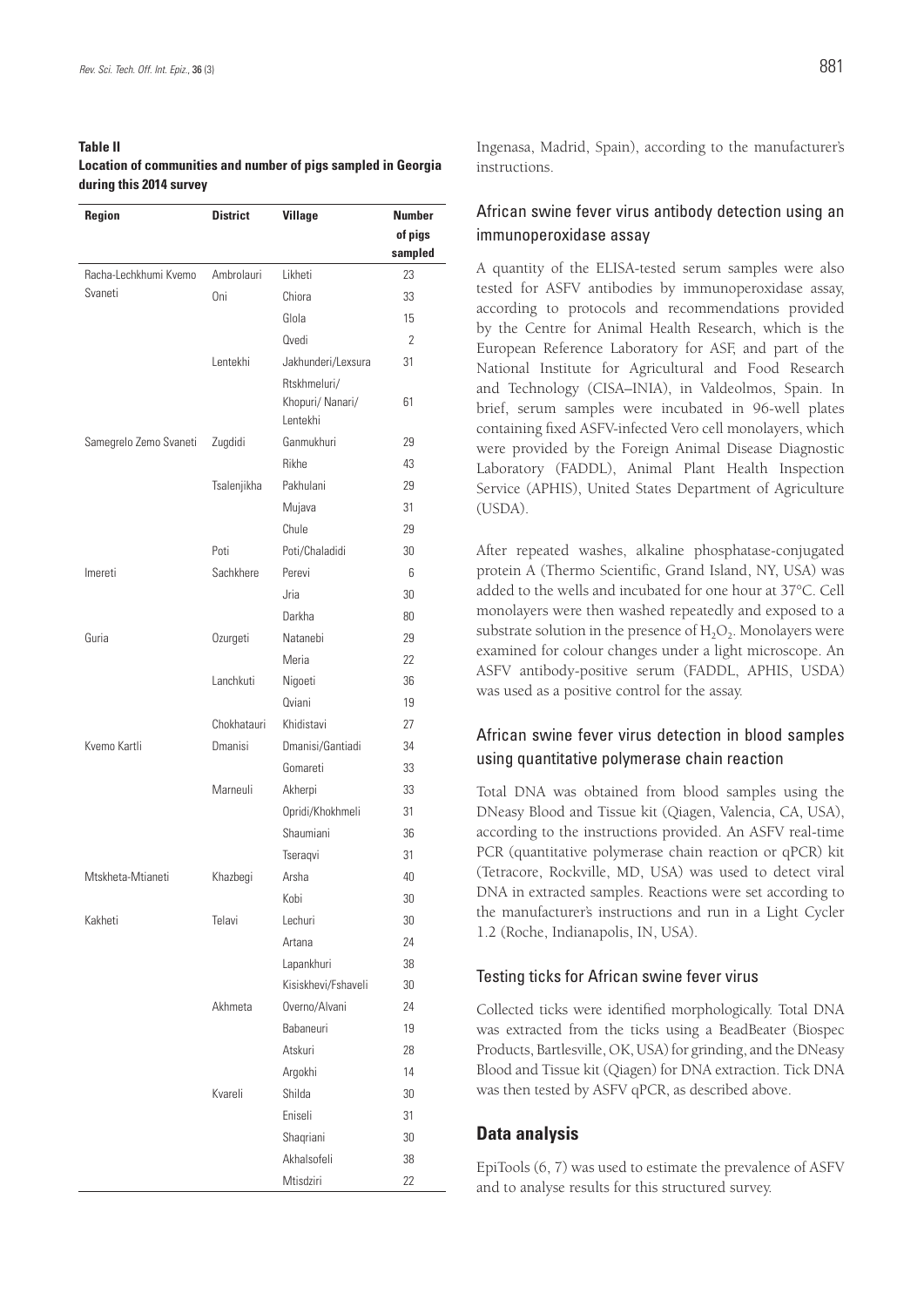### **Table III**

**Proportion of the regional domestic pig population sampled, and estimated age of sampled pigs, in the Republic of Georgia, 2014**

| Region                 | Pig<br>population<br>(2013) | <b>Number of</b><br>pigs sampled | Percentage<br>of regional<br>pig<br>population | Age of sampled pigs (months) |       |          |       |                |
|------------------------|-----------------------------|----------------------------------|------------------------------------------------|------------------------------|-------|----------|-------|----------------|
|                        |                             |                                  |                                                | $1 - 3$                      | $3-6$ | $6 - 12$ | $>12$ | <b>Unknown</b> |
| Mckheta-Mtianeti       |                             | 70                               | 0.12%                                          | 16                           | 10    | 35       | 9     | 0              |
| Guria                  | 58,800                      | 133                              | 0.23%                                          | 40                           | 25    | 33       | 34    |                |
| Racha                  |                             | 165                              | 0.28%                                          | 46                           | 32    | 51       | 31    | 5              |
| Imereti                | 31,400                      | 116                              | 0.37%                                          | 35                           | 26    | 16       | 38    |                |
| Kakheti                | 35,300                      | 358                              | 1.01%                                          | 24                           | 73    | 173      | 83    | 5              |
| Kvemo Kartli           | 11,600                      | 198                              | 1.71%                                          | 19                           | 74    | 76       | 27    | 2              |
| Samegrelo/Zemo Svaneti | 54,300                      | 191                              | 0.35%                                          | 4                            | 49    | 48       | 77    | 13             |
| <b>Total</b>           | 191,400                     | 1,231                            | 0.64%                                          | 184                          | 289   | 432      | 299   | 27             |

# Results

### **Communities surveyed for African swine fever in Georgia**

In total, 434 ticks were collected, along with blood and serum samples from 1,231 pigs (Table II). None of the collected ticks was identified as being of the genus

*Ornithodoros*. Samples were collected in the Guria, Mtskheta-Mtianeti, Kvemo Kartli, Racha-Lechkhumi Kvemo Svaneti, Kakheti, Samegrelo Zemo Svaneti and Imereti regions of Georgia (Fig. 1) (Tables III and IV). Samples were delivered to regional laboratory support stations and zonal diagnostic laboratories and submitted to LMA. All samples tested negative for ASFV and for antibodies against ASFV.



#### **Fig. 1**

**Number of domestic swine sampled and geographical distribution of sampling sites across the Republic of Georgia in 2014** Sampled regions are shown in dark grey, and list the total number of individual samples collected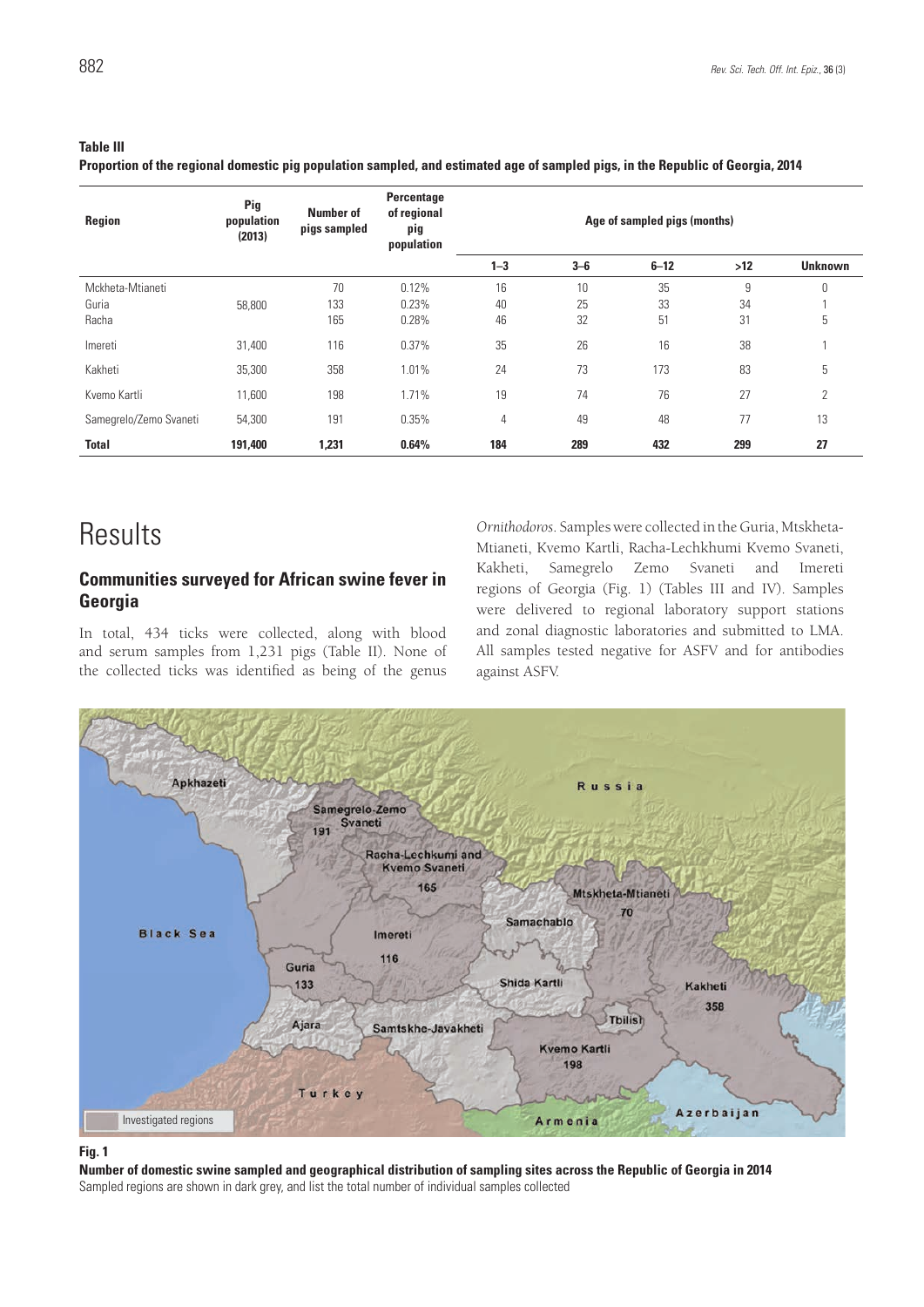**Table IV**

**Number of ticks and tick species collected from selected domestic pig holdings in the Republic of Georgia in 2014**

| <b>Region</b>                           | <b>Collection method</b> | <b>Time and weather</b><br>conditions | <b>Number of samples</b> | <b>Ticks</b><br>collected | <b>Tick species</b> |
|-----------------------------------------|--------------------------|---------------------------------------|--------------------------|---------------------------|---------------------|
| Kakheti-Telavi-Artana                   | Forceps                  | Noon, sunny                           | 25 pigs                  | 2                         | Not determined      |
| Kakheti-Telavi-Pshaveli                 | Dry ice trap, forceps    | AM, cloudy                            | 3 pigs, sheep, chickens  | 6                         | Argas persicus      |
| Kakheti-Telavi-Pshaveli                 | Dry ice trap, forceps    | AM, sunny                             | 3 pigs, sheep, chickens  |                           | A. persicus         |
| Kakheti-Telavi-Pshaveli                 | Forceps                  | AM, sunny                             | Abandoned farm           | $0^*$                     | Allothrombium spp.  |
| Kakheti-Telavi-Pshaveli                 | Forceps                  | AM, sunny                             | 3 pigs, sheep, chickens  | 369                       | A. persicus         |
| Kakheti-Telavi-Pshaveli                 | Forceps                  | PM, sunny                             | 16 pigs, chickens        | $0^*$                     | A. persicus         |
| Kakheti-Telavi-Lafankuri                | Forceps                  | AM, cloudy                            | Abandoned farm           | 11                        | Not determined      |
| Kakheti-Kvareli-Shida                   | Forceps                  | Noon, sunny                           | 5 pigs                   | 1                         | Not determined      |
| Kakheti-Kvareli-Akhalsopeli             | Soil sieve               | AM, sunny                             | 6 pigs, chickens         | 14                        | Not determined      |
| Racha-Oni-Chiora                        | Forceps                  | AM, sunny                             | 1 pig                    | 5                         | A. persicus         |
| Racha-Oni-Glola                         | Forceps                  | Noon, sunny                           | 1 pig                    | 3                         | A. persicus         |
| Mtskheta-Mtianeti-Kazbegi-Stepantsminda | Forceps                  | Noon, cloudy                          | 1 pig                    | 4                         | Not determined      |

\* No *Ornithodorus* spp. ticks were found

### **Estimating disease prevalence among domestic pigs**

For this survey, the sample size was calculated in a way that allowed for an estimation of true prevalence, while using imperfect tests (8). Inputs for the calculation assumed a true prevalence (1%); a desired level of confidence (95%); a desired precision of the estimate (2.5% acceptable error in the estimate), considering a population size of 191,000 for the country; and assumed values for sensitivity (80%) and specificity (90%) for the chosen testing regimen. Based on this formulation, at least 1,199 samples were required to detect a disease prevalence of at least 1% (Table V). The tool also provided sample size estimations for a range of true prevalence and precision values for a population size of 191,000. An analysis of the results to demonstrate freedom from disease using imperfect tests and finite population size was also undertaken (9).

# Discussion

The goal of this survey was to generate knowledge about the extent of ASF spread in the Republic of Georgia by estimating ASFV prevalence in domestic swine herds across the country. It was hoped that this might eventually lead to the identification of the source and reservoirs of the disease. To this end, the objectives of this study were to:

– estimate the prevalence of ASFV in domestic swine herds

– survey biologically plausible vectors to determine if ASFV was present in soft ticks collected from pigs and pig housing

#### **Table V**

**Estimation of sample size for calculating the true prevalence of African swine fever among domestic swine herds in the Republic of Georgia**

| Input                   |         |
|-------------------------|---------|
| Assumed true prevalence | 0.1     |
| Sensitivity             | 0.8     |
| Specificity             | 0.9     |
| Population size         | 191,000 |
| Confidence              | 0.95    |
| Desired precision       | 0.025   |
| Sample size required    | 1,199   |

– describe the spatial-temporal distribution of disease and vector surveillance data collected from seven regions in Georgia (Imereti, Kakheti, Guria, Samegrelo Zemo Svaneti, Qvemo Qartli, Racha-Lechkhumi Kvemo Svaneti and Mtckheta-Mtianeti).

It was estimated that ASFV prevalence is less than 1% among domestic swine herds in Georgia.

Pork is widely consumed in Georgia. Commercial pig farming in the country is represented mainly by small pig holdings. According to national statistics provided by the Ministry of Agriculture, Georgia has a total pig population of approximately 190,000 animals, which is probably an underestimation, given the lack of more accurate indicators of livestock populations (e.g. animal identification systems).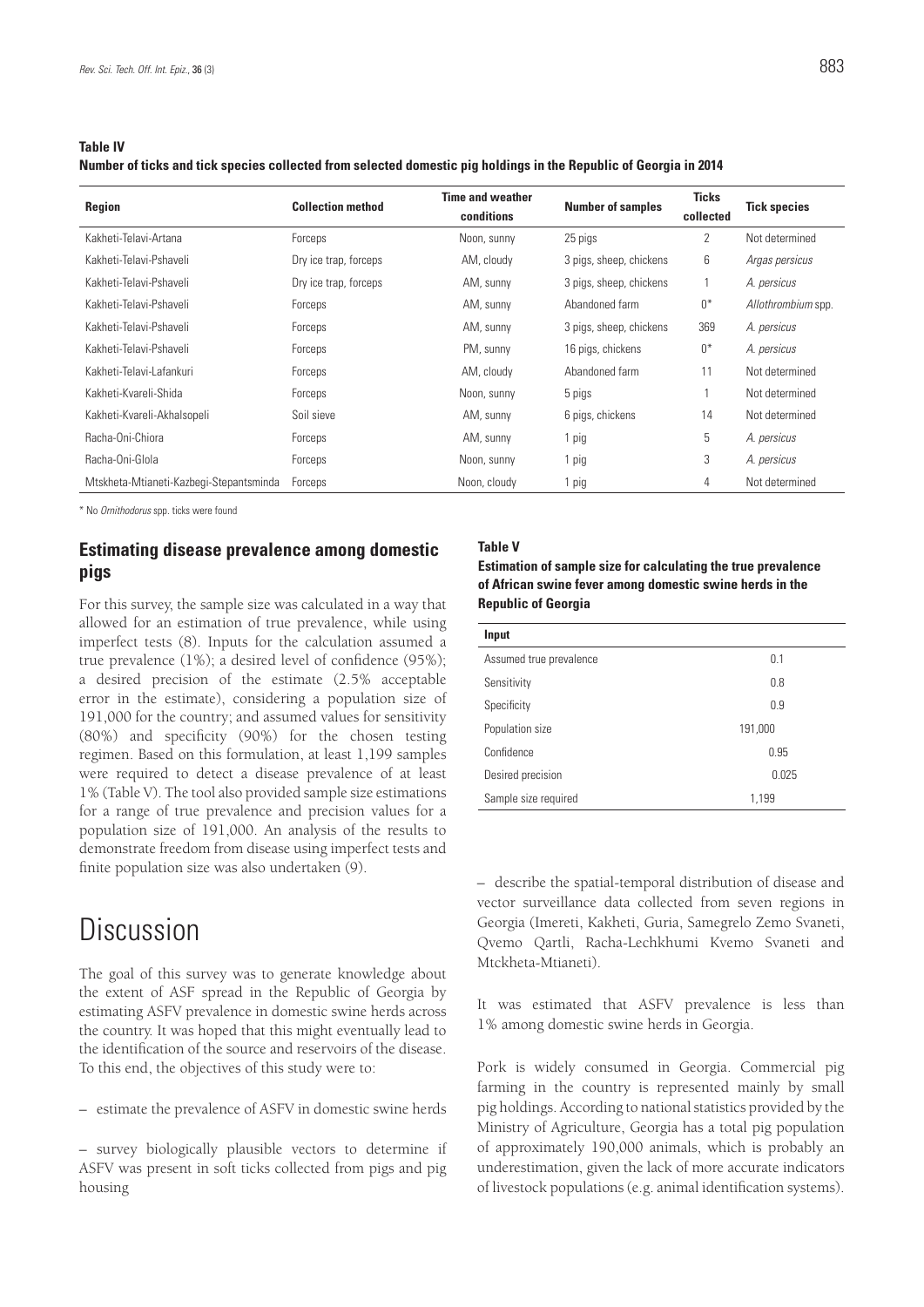Georgia is a net importer of pork (fresh and frozen), which is needed to meet consumer demand for this product. Most pig holdings (over 90%) only have a small number of animals (two to three sows) for the farmer's own meat supply (subsistence farming). Most of these animals are reared under free-ranging conditions. This particular husbandry practice may increase the likelihood of disease transmission, through frequent unconstrained contact between domestic pigs of diverse origins and by providing more opportunities for contact with wild boar and feral swine. Wild boar are present in Georgia, mainly in the eastern part of the country and along the border with Turkey. The precise size of these populations and their possible role in ASFV transmission are unknown.

Under this production system, pig slaughtering typically occurs at the farm level, with or without proper methods of waste disposal. Pork that is not consumed on the farm is usually sold at local markets; live animal trade mainly occurs in and among individual villages. Pork production systems, as observed in pork-producing countries, with defined standards of biosecurity, food safety and commercialisation, represent only a very small proportion of the pig holdings in Georgia.

Since the re-emergence of the disease outside Africa in 2007, and according to the World Organisation for Animal Health (OIE), ASFV outbreaks have been confirmed in Ukraine (2012), Belarus (2013), Lithuania, Latvia, Estonia and Poland (2014). Nearly all of those outbreaks occurred in wild boar. In the context of the epidemic caused by ASFV Georgia 2007/1, the roles played by wild boar, feral swine, and tick vectors in virus eco-epidemiology and transmission are unknown. Given the uncertainty surrounding ASF maintenance and transmission in Georgia, field information was gathered to assess the epidemiological status of ASF. Particular emphasis was given to understanding the modes of spread and persistence of ASFV in this new environment, especially among domestic, feral and wild swine, and potential soft tick vectors. The results of this survey suggest that the prevalence of ASFV is low among domestic swine in Georgia. It is probable that ASFV has established an endemic cycle supported by the circulation of the virus among freeranging domestic pigs (feral pigs), wild pigs and/or native *Ornithodoros* ticks. Domestic swine, although at risk of an epidemic, do not appear to be essential to maintaining the virus in this environment.

It should be stated that, in this study, the method used to search for *Ornithodoros* ticks was limited in scope and not effective. The involvement of *Ornithodoros* ticks in ASFV transmission in Georgia needs to be thoroughly investigated, using more appropriate and effective methods for collecting these ticks. Although this particular study cannot assess the role of ticks in transmitting ASFV in Georgia, it is important to note that surveys done in the Iberian Peninsula (10, 11)

and Africa (1) have shown a low rate of infection among ticks that can, nevertheless, contribute significantly to maintenance of the virus.

Changes in the virus may lead to changes in the way that the disease is transmitted and spread. ASFV isolates obtained from different regions in the Caucasus, ASFV Armenia 2008 and ASFV Chechen Republic 2009, have been used to challenge European wild boar via intranasal and intramuscular routes. Both routes of inoculation resulted in 100% mortality of inoculated wild boar (12), which suggests that, since its introduction into the Caucasus region, circulating ASFV has retained a virulent phenotype similar to that of the original Georgia 2007/1 isolate. Given this high lethality, it is likely that the circulating virus has a limited capability to persist in wild boar populations.

Similar conclusions can be drawn from a recent study aimed at determining the genetic changes in ASFV isolates collected in the Russian Federation from 2007 to 2011. Using partial genome sequencing of these isolates, Malogolovkin *et al.* (13) observed 100% identity for B646L and E183L genes and determined that all examined viruses formed a genetic cluster within genotype II. These findings led the authors to conclude that only one ASFV virus variant caused the outbreaks from 2007 to 2011 in the territory of the Russian Federation and throughout the Caucasus. Although virulent and genetically stable, the virus continues to re-emerge in the Caucasus region, which suggests that still-unidentified factors contribute to its persistence in the environment.

Most field strains of ASFV can persistently infect *Ornithodoros* ticks, which can act as an ASFV reservoir. *Ornithodoros* is a genus in the soft-bodied tick family, Argasidae. The pathogenesis of ASFV in *O. moubata* ticks is characterised by a low infectious dose, lifelong infection, efficient transmission to both pigs and ticks, and low tick mortality until after the first oviposition (14).

At least one European species of *Ornithodoros*, *O. erraticus,* is known to be capable of transmitting ASFV (15), which can persist in these ticks for up to 655 days (10). Furthermore, it has been proposed that *O. erraticus* ticks surviving from 1993 were the source of Portugal's ASF outbreak in 1999 (11). Coincidentally, the last provinces in Spain to eradicate the disease were also the ones where *O. erraticus* was present. Diaz *et al.* (16) have shown that ASFV Georgia 2007/1 can replicate effectively in *O. erraticus*  ticks, heightening the risk for this species. This means that this species could become a reservoir for ASFV in regions where the geographical range of the virus overlaps that of the ticks. Since *Ornithodoros* ticks also inhabit the Caucasus region, with an unknown geographical range, it will be crucial to assess the role that they may play in ASFV transmission and persistence.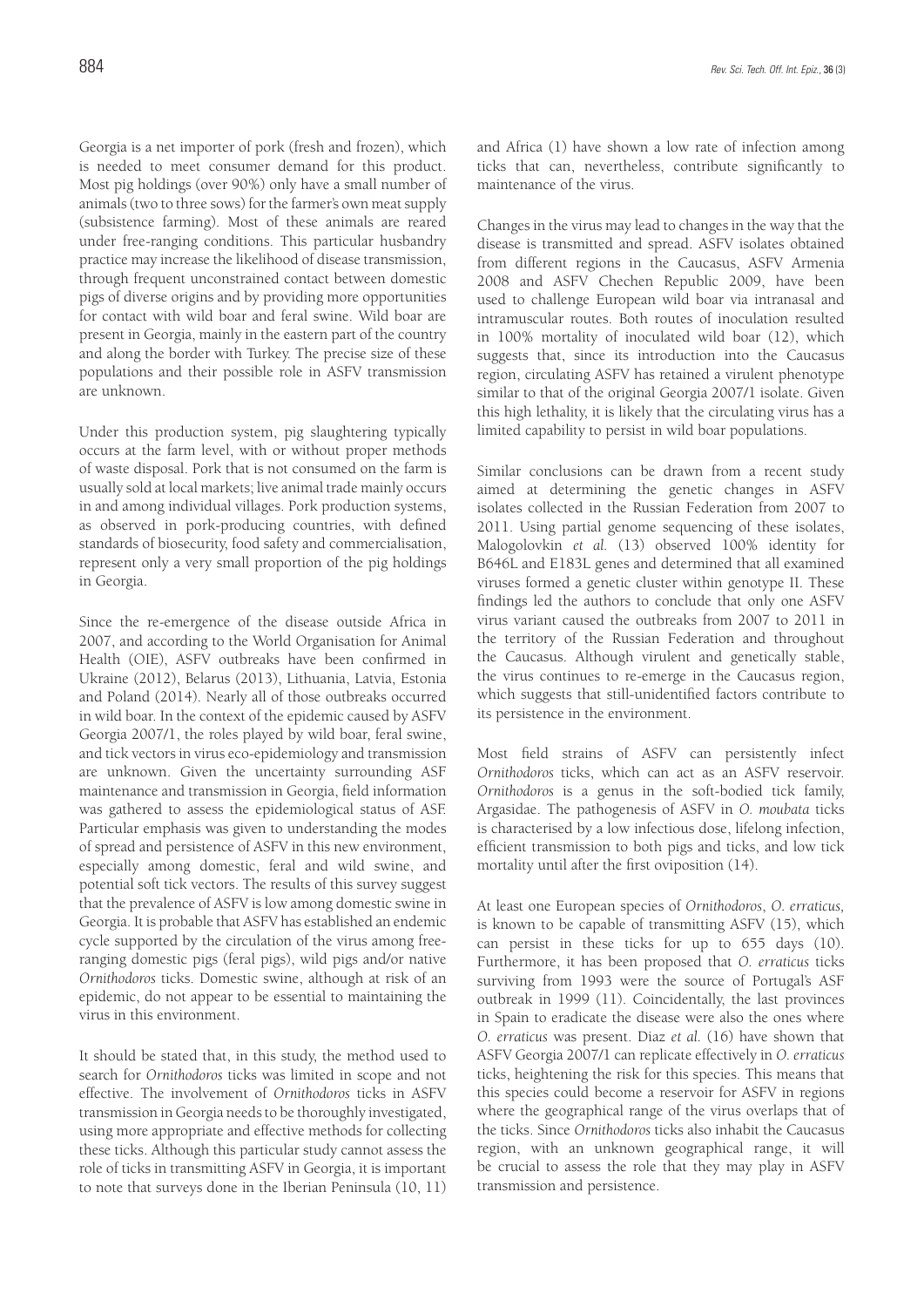# **Conclusions**

The results of this large and geo-diverse survey demonstrate that ASFV was either absent, undetectable, or present at an extremely low prevalence (less than 1%) in domestic pigs in Georgia in 2014. This suggests that domestic pigs may be epidemiologically irrelevant for ASFV transmission or as maintenance reservoirs in Georgia at this time. Since sporadic ASFV outbreaks in domestic pigs continue to occur in the Caucasus region, feral swine and especially wild boar (combined with ASFV's capacity for long-term survival in a protein environment) are the most likely reservoirs and drivers of ASFV transmission spillover into domestic swine in Georgia.

# Acknowledgements

This work was funded by the Defense Threat Reduction Agency (Department of Defense*,* USA) as part of the Cooperative Biological Engagement Program, as a Collaborative Biological Research GG-22 project, entitled,

'Surveillance and the epidemiological status of African swine fever in Georgia'. The authors also thank the Government of the Republic of Georgia for its support. Training in the collection and identification of ticks was provided by the US Army Medical Research Institute of Infectious Diseases. In addition, the authors greatly appreciate all the support provided by Dr Rik Obiso and Dr Theresa Gallagher at Avila Scientific since the outset of this project. They also wish to acknowledge the work of Dr Magda Metrevelli at Battelle. Finally, the scientific contributions of Dr Jim Keen, from the University of Nebraska–Lincoln, USA; Dr Consuelo Carrillo, from the Foreign Animal Disease Diagnostic Laboratory, Plant Health Inspection Service (APHIS), United States Department of Agriculture (USDA), Plum Island Animal Disease Center (PIADC); and Dr Manuel Borca, from the Agricultural Research Service, USDA, PIADC, are gratefully acknowledged.

#### п

# **Surveillance active de la peste porcine africaine dans le cheptel de porcs domestiques de Géorgie en 2014**

N.G. Vepkhvadze, I. Menteshashvili, M. Kokhreidze, K. Goginashvili, T. Tigilauri, E. Mamisashvili, L. Gelashvili, T. Abramishvili, M. Donduashvili, G. Ghvinjilia, L. Avaliani, O. Parkadze, L. Ninidze, N. Kartskhia, T. Napetvaridze, Z. Rukhadze, Z. Asanishvili, R. Weller & G.R. Risatti

#### **Résumé**

Depuis son introduction en république de Géorgie en 2007, le virus de la peste porcine africaine s'est propagé dans toute la région du Caucase, dans la fédération de Russie et dans certains pays d'Europe orientale. On estime que la transmission de la maladie nécessite des populations naïves et nombreuses de porcs domestiques, élevés en liberté et sauvages. Depuis son émergence épizootique dans la région en 2007, le virus de la peste porcine africaine a continué de se propager, ce qui semble indiquer qu'un cycle d'endémicité s'est établi et se maintient par contact entre les porcs domestiques en liberté, les porcs sauvages, et vraisemblablement les tiques autochtone du genre *Ornithodoros*, le réservoir le plus probable du virus. Une enquête a été effectuée en 2014 sur tout le territoire de la république de Géorgie afin de déterminer la prévalence du virus de la peste porcine africaine au sein des troupeaux de porcs domestiques. La totalité des 1 231 échantillons prélevés à cette fin ont donné des résultats négatifs au test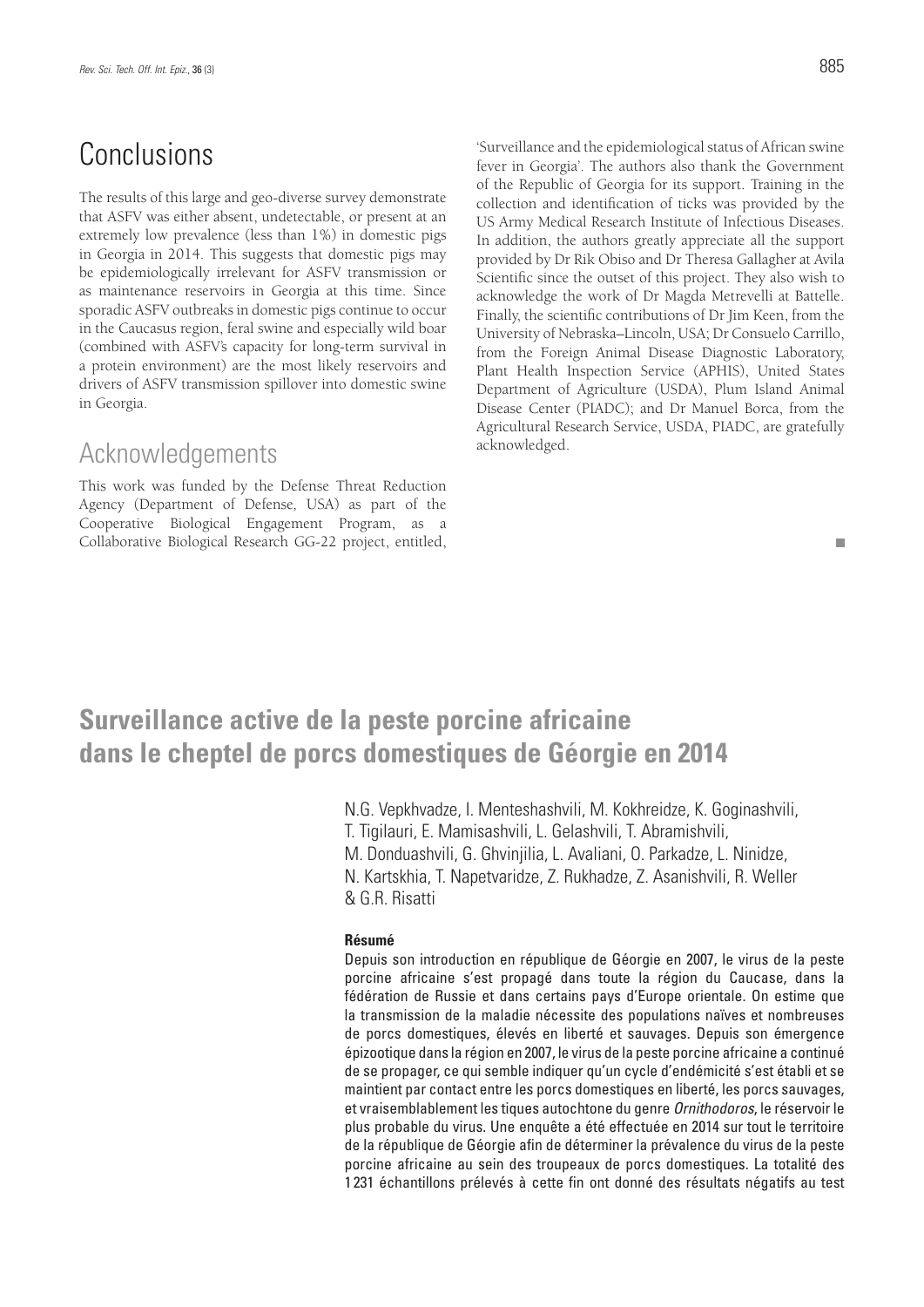de détection de la peste porcine africaine. La probabilité qu'un échantillon de cette taille (*n* = 1 231) ne donne aucune réaction positive dans une population pour laquelle la prévalence de la maladie est estimée à 1 % est extrêmement faible (< 0,0001). Par conséquent, la présence du virus de la peste porcine africaine chez les porcs domestiques au cours de la période de l'étude est possible, mais très peu probable. Ces résultats suggèrent que le cheptel de porcs domestiques n'a pas été à l'origine du virus en 2014 et que le cycle d'endémicité de la maladie est davantage soutenu par la présence du virus chez les porcs féraux et sauvages ainsi que probablement chez les tiques autochtones du genre *Ornithodoros.*

#### **Mots-clés**

Détection – Enquête active – Épidémiologie – Géorgie – Porc – Porcin – Suidé – Surveillance – Virus de la peste porcine africaine.

**Vigilancia activa de la peste porcina africana en piaras de cerdos domésticos de Georgia, 2014**

> N.G. Vepkhvadze, I. Menteshashvili, M. Kokhreidze, K. Goginashvili, T. Tigilauri, E. Mamisashvili, L. Gelashvili, T. Abramishvili, M. Donduashvili, G. Ghvinjilia, L. Avaliani, O. Parkadze, L. Ninidze, N. Kartskhia, T. Napetvaridze, Z. Rukhadze, Z. Asanishvili, R. Weller & G.R. Risatti

### **Resumen**

Desde que en 2007 penetró en la República de Georgia, el virus de la peste porcina africana se ha extendido por toda la región del Cáucaso, la Federación de Rusia y algunos países de Europa Oriental. Se presupone que, para que haya transmisión de la enfermedad, se requieren grandes poblaciones de cerdos sin exposición previa, domésticos, criados en libertad y salvajes. Desde su aparición epidémica en la región, en 2007, el virus de la peste porcina africana ha seguido circulando, lo que lleva a pensar que se ha arraigado un ciclo endémico, mantenido por el contacto entre cerdos domésticos criados en libertad, cerdos salvajes y posiblemente garrapatas autóctonas del género *Ornithodoros*, que son los más probables reservorios del virus. En 2014 se llevó a cabo un estudio en toda la República de Georgia para determinar la prevalencia del virus en las piaras de cerdos domésticos. De las 1.231 muestras obtenidas al efecto, todas resultaron negativas para el virus de la peste porcina africana. La probabilidad de no encontrar ningún animal positivo en una muestra de ese tamaño (*n* = 1.231) de una población con una prevalencia de la enfermedad estimada en un 1% resulta extremadamente baja (<0,0001). Por lo tanto es posible, pero muy poco probable, que el virus de la peste porcina africana estuviera presente en cerdos domésticos durante el periodo cubierto por el estudio. Estos datos parecen indicar que, en 2014, las piaras de cerdos domésticos no eran la fuente del virus, y que tal vez el ciclo endémico de la peste porcina africana repose en la circulación del virus en cerdos asilvestrados y salvajes y, posiblemente, en garrapatas autóctonas del género *Ornithodoros.*

#### **Palabras clave**

Cerdo – Detección – Epidemiología – Estudio activo – Georgia – Porcino – Vigilancia – Virus de la peste porcina africana.

m.